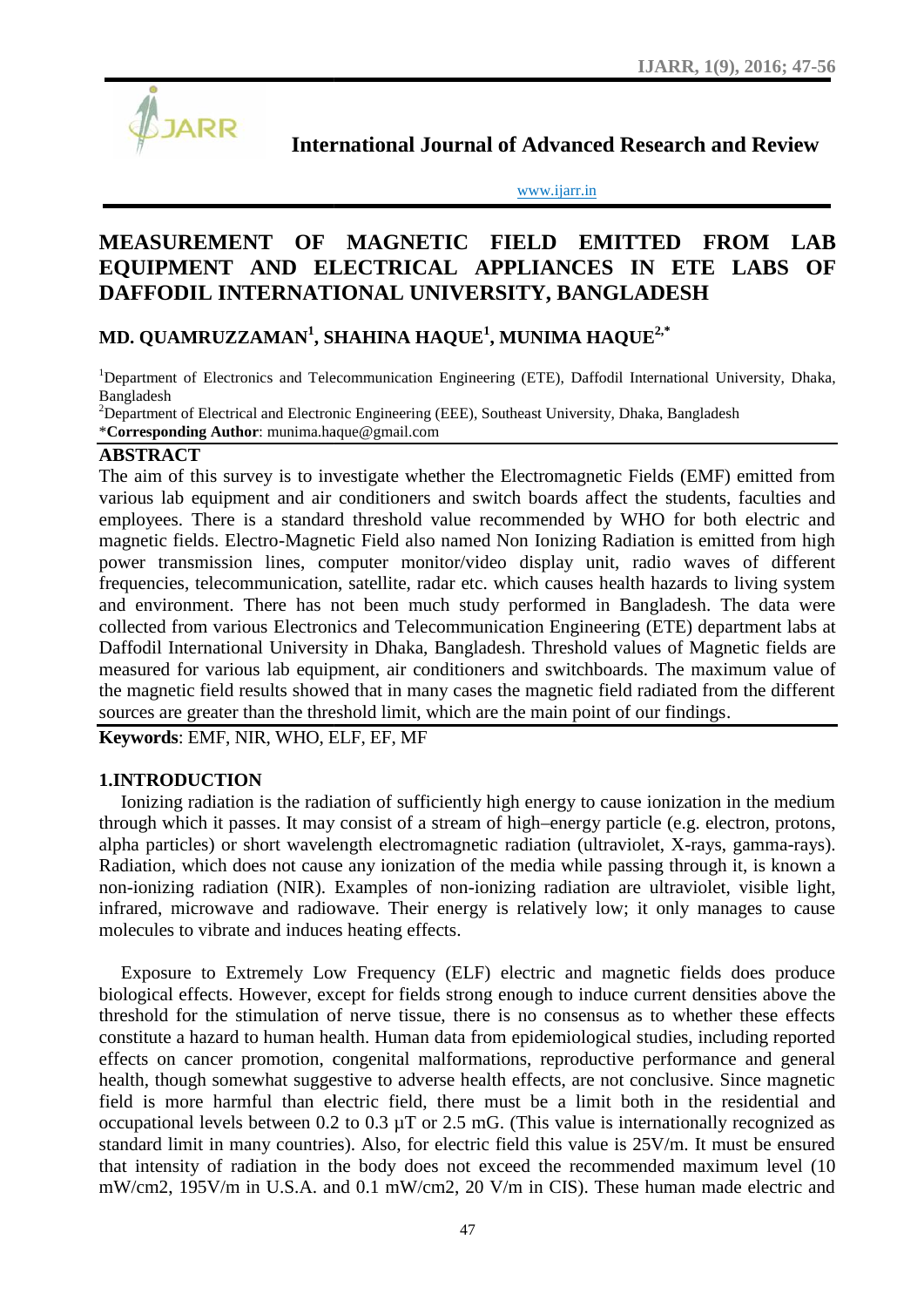**IJARR, 1(9), 2016; 47-56**

magnetic fields (typically 25 V/m and 2.5 mG or 0.25  $\mu$ T) are substantially above the naturally occurring ambient electric and magnetic fields of 10-4 V/m and 10-13 T respectively[1-2].

Lower animals are reported to be very much sensitive to electromagnetic fields. It is observed that animals like rats make their living brooding holes away from the high electric field and bees block-up their hives in the chronic presence of NIR/EMF. As a consequence, scientists and health physicians in developed countries have become aware of the effects of NIR [3]. Their research and observations have brought out some remarkable results linking low level alternating electromagnetic fields with serious health hazards. There is also evidence that biological effect like immune deficiency, sensitive lymphocytes, disrupting DNA, cellular breakdown is being affected by NIR [4].

Much research has been performed in this regard. Most recently, Epidemiological survey of people working in EMF field exposed to high frequency have been investigated [5]. Also, research was performed for epidemiological survey on effect of EMF emitted by photocopy machines generally used in Dhaka city Bangladesh [6]. Survey was done on EMF emitted by Lab equipment in various labs of Southeast University in Bangladesh for possible health hazards [7]. A case study was done on EMF near high voltage transmission line [8]. Also, a review was done on Non Ionizing Radiation (NIR), its harmful effects especially from Mobile/Cell Phone and Towers [9]. An epidemiological survey was performed on CRT monitors used in Dhaka city [10]. An investigation was performed in finding the magnetic field emitted from various Lab equipment in Textile Labs in Southeast University [11]. Also, magnetic fields and threshold values of EF and MF were measured for CSE lab equipment in Dhaka Bangladesh [12]. Magnetic Field and threshold values of electric and magnetic fields were tested for various air conditioners and switchboards of EEE classrooms of a University in Bangladesh [13]. Health Effects of EMF Emitted from cell phones has been investigated [14].

There have been various papers published on EMF of radio, TV etc. but not much on Air Conditioners (AC). Since the invention of modern electrical air conditioning unit in 1902 by Willis Carrier, Buffalo, New York [15] there has been tremendous increase in use of air conditioning in the world. In some cases it has been used in cooling the building, theatres, and for commercial purposes. Since air conditioner has been used for comfort, its demand has increased. After the invention of portable air conditioners, it has been easier to purchase one. Especially in tropical countries like Bangladesh, it is in high demand not only at offices, but at homes also. With the increase in the efficiency of the modern air conditioners as well as the attractive decrease in its price, offices and private homes have their own air conditioner systems. At Daffodil International University, all the offices, labs and classrooms have air conditioners due to very hot and humid weather during the summer. Each office, labs and classrooms have one or multiple switchboards. The students spend around 7-8 hours each day in these classrooms and labs while the faculties and employees also do the same. The aim of this research is to investigate whether the EMF emitted from these air conditioners and switchboards are within threshold values and also if the students and employees are safe from these equipment.

#### 2. **MATERIALS AND METHODS**

A Cornet ED78S EMF RF Meter Electro Magnetic Detector [16] was used for measuring the magnetic field values for the various air conditioners and switch board equipment. A Coghill Field Mouse for Biohazard Awareness was used for measuring the threshold values for both electric field (EF) and magnetic field (MF) around the instrument. The threshold voltage setup inside the Coghill Field Mouse is according to ICNIRP. The readings were taken to cover all around the equipment. The method followed was: at the centre of the equipment (front side), right side, at left side of the equipment.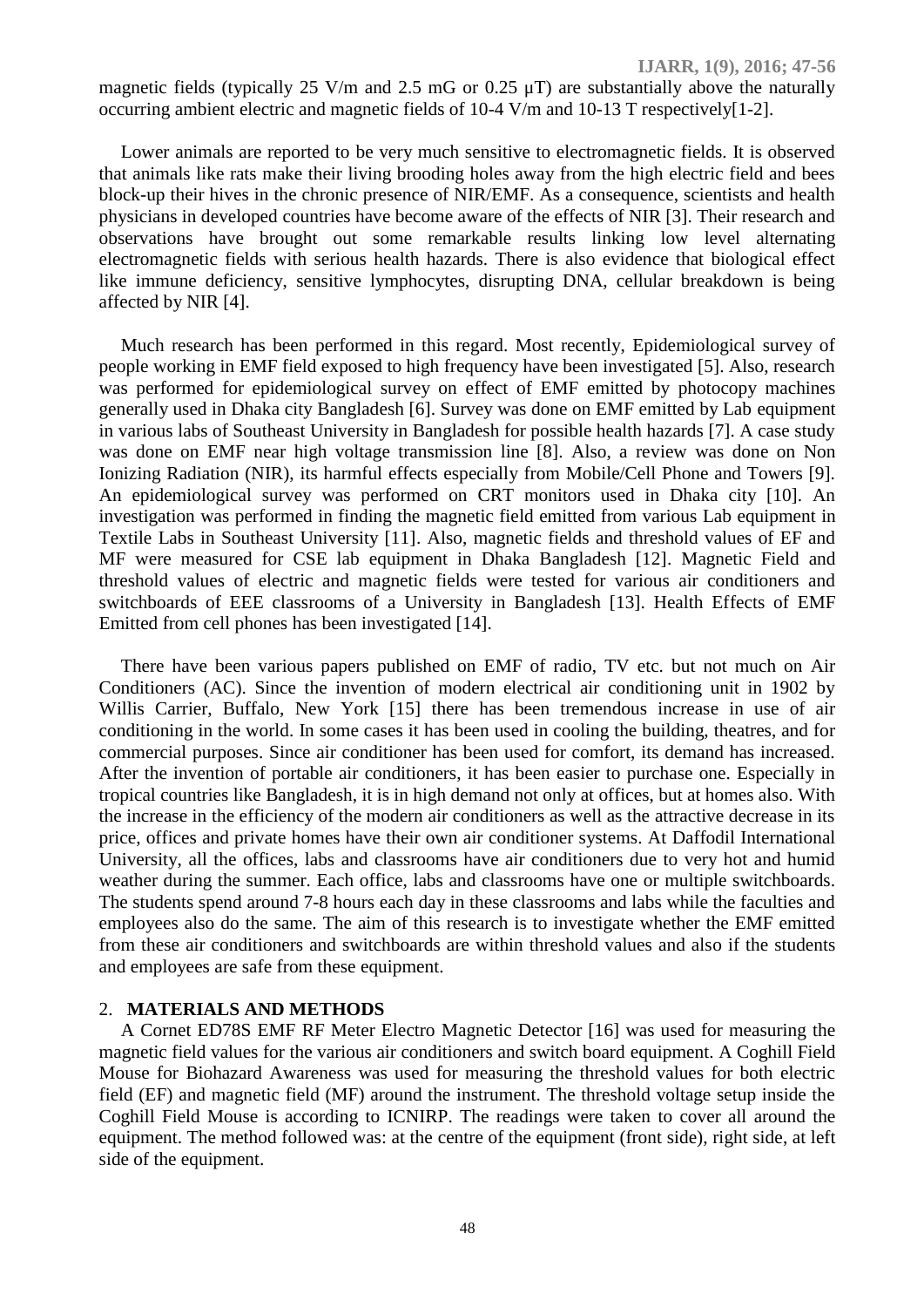

Figure 1: Electrosmog RF/LF Field Strength power meter Dual mode RF power meter & LF gauss meter ED-78S measuring magnetic field in front of air conditioner (left image) and the COGHILL FIELD MOUSE measuring the EF and MF threshold values (see green lights). Green lights indicate the EF and MF both threshold have reached. (Right image).

## **3. RESULTS**

Findings at different EMF sources: All the readings were taken from different labs of Electrical and Telecommunication Engineering (ETE) department, Daffodil International University Dhaka. Readings were taken from lab equipment and air conditioning units and the switchboards of each lab. Electric Field (EF) and Magnetic Field (MF) threshold values and magnetic field values of each lab equipment and electrical appliances were taken.

**Table 1:** EMF values measured for lab equipment, air conditioners and switchboards in ETE lab in Daffodil International University (DIU), August2016. Lab location address: Main building Analog Electronics Lab, Room no: 504.Analog Electronics Lab

| S              | Equipment                 |            | Threshold dis. in front<br>of the equipment<br>measured from the |        |            | Threshold | Magneti          | Threshold     |           | Magneti           | Magn  |
|----------------|---------------------------|------------|------------------------------------------------------------------|--------|------------|-----------|------------------|---------------|-----------|-------------------|-------|
| R              | info.                     |            |                                                                  |        |            | dis. at   | c Field          | distance at   |           | c Field           | etic  |
| $\mathbf N$    | (Machine #,               |            |                                                                  |        | right side |           | $(mG)$ at        | the left side |           | $(mG)$ at         | Field |
| $\Omega$       | Machine                   |            | centre of the equipment                                          | (mG)   | of the     |           | right            | of the        |           | left side         | maxi  |
|                | Model, made               |            | (cm)                                                             | in     |            | equipment | side of          | equipment     |           | of the            | mum   |
|                | country,                  |            |                                                                  | front  | (cm)       |           | the              | (cm)          |           | equipm            | (mG)  |
|                | year made,                | Electric   | Magnetic                                                         | of the | EF         | MF        | equipm           | $\rm EF$      | <b>MF</b> | ent               |       |
|                | Date of                   | field (EF) | field                                                            | eqpt.  |            |           | ent              |               |           |                   |       |
|                | installation)             |            | (MF)                                                             |        |            |           |                  |               |           |                   |       |
| $\mathbf{1}$   | Daffodil pc,              | 45         | $\ast$                                                           | 20     | 15         | $\ast$    | $25 \text{ mG}$  | block         | $\ast$    | $20 \text{ mG}$   | 25    |
|                | LCD monitor               |            |                                                                  |        |            |           |                  | ed            |           |                   |       |
| $\overline{2}$ | Ami90, CRT                | 33         | $\ast$                                                           | 100    | Alt        | $\ast$    | $62 \text{ mG}$  | block         | $\ast$    | $10 \text{ mG}$   | 100   |
|                | monitor                   |            |                                                                  |        | hro        |           |                  | ed            |           |                   |       |
|                |                           |            |                                                                  |        | ugh        |           |                  |               |           |                   |       |
|                |                           |            |                                                                  |        | red        |           |                  |               |           |                   |       |
| 3              | Switch board              | 150        | $\ast$                                                           | 60     | 9          | $\ast$    | $150 \text{ mG}$ | block         | $\ast$    | blocked           | 150   |
|                |                           |            |                                                                  |        |            |           |                  | ed            |           |                   |       |
| $\overline{4}$ | AC,                       | 6          | $\ast$                                                           | 6      | 30         | $\ast$    | $25 \text{ mG}$  | block         | $\ast$    | $26 \text{ mG}$   | 26    |
|                | $Div/M/4^{th}/R$ -        |            |                                                                  |        |            |           |                  | ed            |           |                   |       |
|                | $504/w-01$                |            |                                                                  |        |            |           |                  |               |           |                   |       |
|                |                           |            |                                                                  |        |            |           |                  |               |           |                   |       |
| 5              | AC, Diu/M/4 <sup>th</sup> | 14         | $\ast$                                                           | 41     | 27         | $\ast$    | blocked          | block         | $\ast$    | $15 \text{ mG}$   | 41    |
|                | $/R - 504/w - 02$         |            |                                                                  |        |            |           |                  | ed            |           |                   |       |
| 6              | Ac power                  | 60         | $\ast$                                                           | 10     | 16         | $\ast$    | $3.5 \text{ mG}$ | block         | $\ast$    | 1.6 <sub>mG</sub> | 10    |
|                | supply                    |            |                                                                  |        |            |           |                  | ed            |           |                   |       |
|                |                           |            |                                                                  |        |            |           |                  |               |           |                   |       |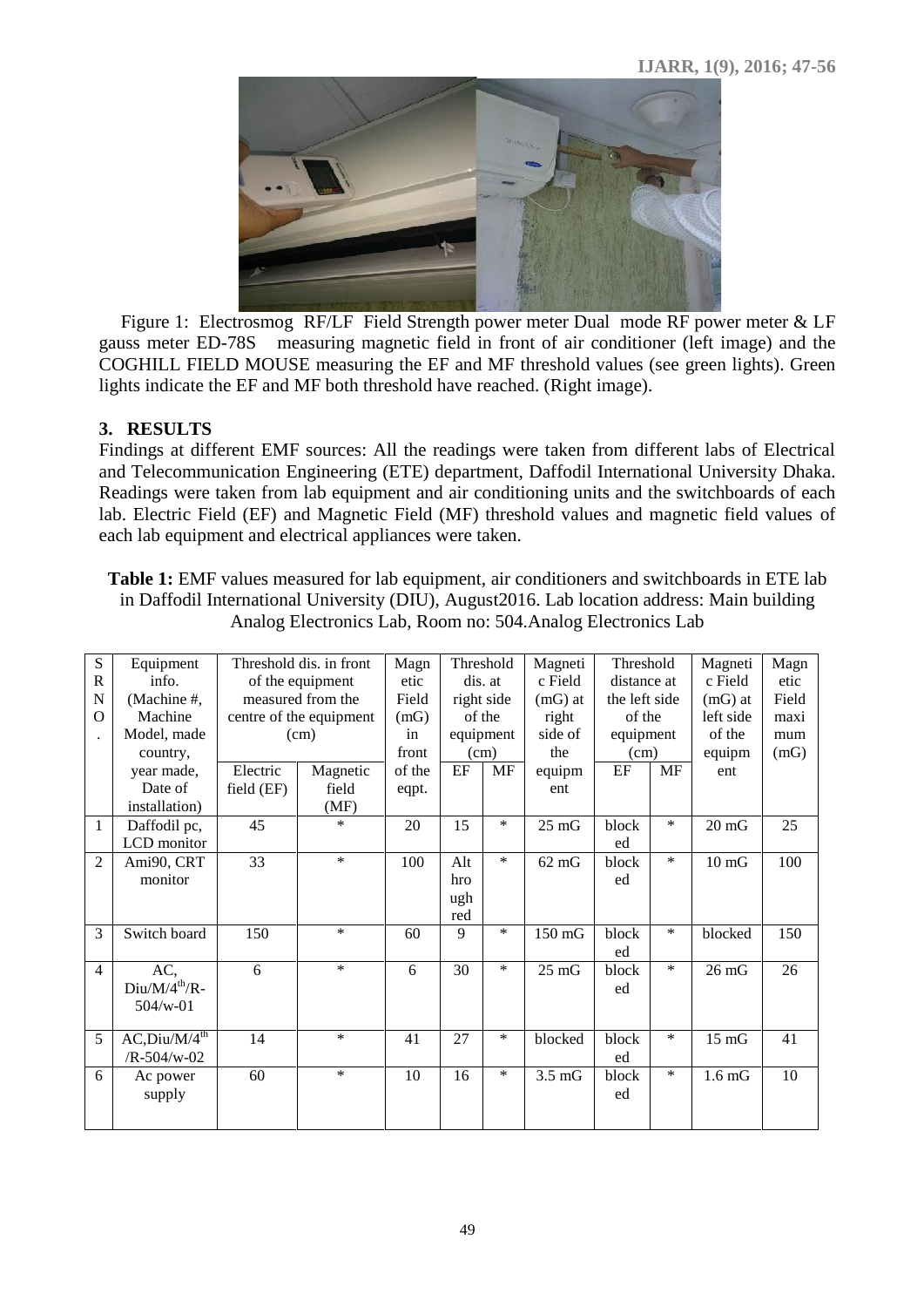**Table 2:** EMF values measured for lab equipment, air conditioners and switchboards in ETE lab in Daffodil International University (DIU), August 2016. Main building, Room no: 505: Digital Electronics Lab

| ${\rm SR}$<br>no. | Equipment<br>info.<br>(Machine #,<br>Machine<br>Model, made<br>country,<br>year made,<br>Date of | Threshold dis. in<br>front of the<br>equipment<br>measured from<br>the centre of the<br>equipment (cm)<br>Electri<br>Magnet<br>c field<br>ic |               | Magnet<br>ic Field<br>(mG)<br>in front<br>of the<br>eqpt. | Threshold<br>dis. at right<br>side of the<br>equipment<br>(cm)<br>EF<br>MF |        | Magnet<br>ic Field<br>(mG)<br>at right<br>side of<br>the<br>equipm<br>ent | Threshold<br>distance at<br>the left<br>side of the<br>equipment<br>(cm)<br>$\rm EF$<br><b>MF</b> |        | Magne<br>tic<br>Field<br>(mG)<br>at left<br>side of<br>the<br>equip | Magn<br>etic<br>Field<br>maxi<br>mum<br>(mG) |
|-------------------|--------------------------------------------------------------------------------------------------|----------------------------------------------------------------------------------------------------------------------------------------------|---------------|-----------------------------------------------------------|----------------------------------------------------------------------------|--------|---------------------------------------------------------------------------|---------------------------------------------------------------------------------------------------|--------|---------------------------------------------------------------------|----------------------------------------------|
|                   | installation)                                                                                    | (EF)                                                                                                                                         | field(M<br>F) |                                                           |                                                                            |        |                                                                           |                                                                                                   |        | ment                                                                |                                              |
| $\mathbf{1}$      | AC,<br>$Diu/M/4^{th}/R$ -<br>505/w-01                                                            | 30                                                                                                                                           | $\star$       | 5                                                         | bloc<br>ked                                                                | $\ast$ | blocke<br>d                                                               |                                                                                                   | $\ast$ | 7 <sub>mG</sub>                                                     | 8.5                                          |
| $\overline{2}$    | Switch board                                                                                     | 15                                                                                                                                           | $\star$       | 14                                                        | bloc<br>ked                                                                | $\ast$ | 30                                                                        |                                                                                                   | $\ast$ | $5 \text{ mG}$                                                      | 13                                           |
| 3                 | AC,<br>$Diu/M/4^{th}/R$ -<br>$505/w-02$                                                          | 25                                                                                                                                           | $\ast$        | 10                                                        | bloc<br>ked                                                                | $\ast$ | blocke<br>d                                                               |                                                                                                   | $\ast$ | $5 \text{ mG}$                                                      | 9.5                                          |
| $\overline{4}$    | Ami90, CRT<br>monitor                                                                            | 75                                                                                                                                           | $\ast$        | 12                                                        | bloc<br>ked                                                                | $\ast$ | $20 \text{ mG}$                                                           |                                                                                                   | $\ast$ | $5 \text{ mG}$                                                      | 8.7                                          |
| 5                 | Daffodil pc,<br><b>LCD</b>                                                                       | 70                                                                                                                                           | $\star$       | $\overline{4}$                                            | bloc<br>ked                                                                | $\ast$ | blocke<br>$\mathbf d$                                                     |                                                                                                   | $\ast$ | blocke<br>$\mathbf d$                                               | 6.1                                          |
| 6                 | Signal<br>generator                                                                              | Right<br>indicat<br><sub>or</sub><br>always<br>red,<br>left is<br>green<br>at 70<br>$\,\rm cm$                                               | $\ast$        | $10 \text{ mG}$                                           | bloc<br>ked                                                                | $\ast$ | $30 \text{ mG}$                                                           | blo<br>cke<br>$\mathbf d$                                                                         | $\ast$ | blocke<br>$\mathbf d$                                               | 35                                           |
| $\tau$            | Oscilloscope,<br>AL210,<br><b>YOKOGAW</b><br>A                                                   | Left<br>indicat<br>or is<br>green<br>at $50$<br>cm,<br>right<br>indicat<br><b>or</b><br>althrou<br>gh<br>green.                              | $\ast$        | 180<br>mG                                                 | bloc<br>ked                                                                | $\ast$ | 4 mG                                                                      | blo<br>cke<br>$\rm d$                                                                             | $\ast$ | $10 \text{ mG}$                                                     | 190                                          |
| $\, 8$            | DC power<br>supply                                                                               | <b>Both</b><br>indicat<br>or are<br>green<br>at $60$<br>$\,\rm cm$                                                                           | $\ast$        | $80 \text{ mG}$                                           | bloc<br>ked                                                                |        | 100<br>mG                                                                 | blo<br>cke<br>$\rm d$                                                                             |        | $30 \text{ mG}$                                                     | 87                                           |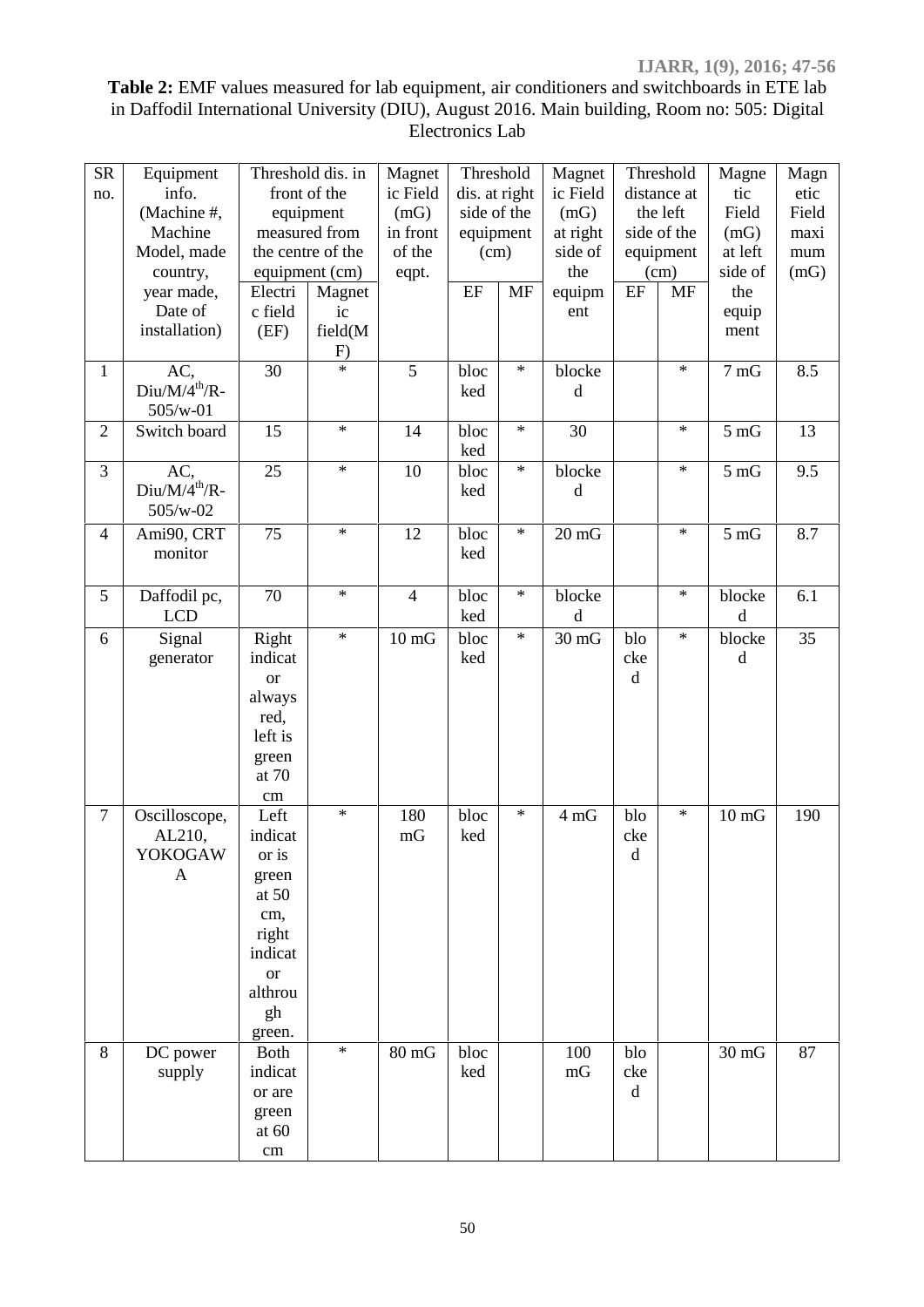## **Table 3:** EMF values measured for lab equipment, air conditioners and switchboards in ETE lab in Daffodil International University (DIU), August 2016. Lab location address: Main building, room no: 506. Electrical Circuit Lab

| <b>Sr</b><br>$\mathbf n$<br>О. | Equipment<br>info.<br>(Machine<br>#, Machine<br>Model,<br>made<br>country,<br>year made, | Threshold<br>dis. in front<br>of the<br>equipment<br>measured<br>from the<br>centre of the<br>equipment |           | Magnet<br>ic Field<br>(mG)<br>in front<br>of the<br>eqpt. | Threshold<br>dis. at<br>right side<br>of the<br>equipment<br>(cm) |              | Magnet<br>ic Field<br>(mG)<br>at right<br>side of<br>the<br>equipm<br>ent | Threshold<br>distance at<br>the left side<br>of the<br>equipment<br>(cm) |           | Magn<br>etic<br>Field<br>(mG)<br>at left<br>side<br>of the<br>equip | Magnet<br>ic Field<br>maxim<br>um<br>(mG) |
|--------------------------------|------------------------------------------------------------------------------------------|---------------------------------------------------------------------------------------------------------|-----------|-----------------------------------------------------------|-------------------------------------------------------------------|--------------|---------------------------------------------------------------------------|--------------------------------------------------------------------------|-----------|---------------------------------------------------------------------|-------------------------------------------|
|                                | Date of<br>installation                                                                  | (cm)<br>EF                                                                                              | <b>MF</b> |                                                           | EF                                                                | M            |                                                                           | EF                                                                       | <b>MF</b> | ment                                                                |                                           |
|                                |                                                                                          |                                                                                                         |           |                                                           |                                                                   | $\mathbf{F}$ |                                                                           |                                                                          |           |                                                                     |                                           |
| 1                              | Trainer<br>Board<br>AT-700<br>portable<br>analog/digi<br>tal<br>laboratory               | 0.4m<br>G<br>6 cm                                                                                       | $\star$   | $0.5 \text{ mG}$                                          | 4.5m<br>G<br>18<br>cm                                             | $\ast$       | $4.5 \text{ mG}$                                                          | $1 \text{ mG}$<br>15 cm                                                  | $\ast$    | $5 \text{ mG}$                                                      | 4.5                                       |
| $\overline{2}$                 | Oscilloscop<br>e AL210<br><b>20 MHZ</b>                                                  | 168c<br>m                                                                                               | $\ast$    | $8.5 \text{ mG}$                                          | 5 cm                                                              | $\ast$       | 13.1<br>mG                                                                | 12 cm                                                                    | $\ast$    | 16.5m<br>G                                                          | 16.5                                      |
| 3                              | Function<br>generator<br>5 MHZ<br>MFG-<br>8205A                                          | 224c<br>m                                                                                               | $\ast$    | 5.1                                                       | close<br>d                                                        | $\ast$       | $6.3 \text{ mG}$                                                          | 56 cm                                                                    | $\star$   | 30.4m<br>G                                                          | 30.4                                      |
| 4                              | CRTpc<br>monitor<br>Daffodil                                                             | 79<br>cm                                                                                                | $\ast$    | 49.5<br>mG                                                | close<br>d                                                        | $\ast$       | 16.9<br>mG                                                                | closed                                                                   | $\ast$    | 8.5m<br>G                                                           | 49.5                                      |
| 5                              | Switch<br>Board                                                                          | 54<br>cm                                                                                                | $\ast$    | 25.5<br>mG                                                | close<br>$\mathbf d$                                              | $\ast$       | 22.5<br>mG                                                                | closed                                                                   | $\ast$    | 11.5m<br>G                                                          | 25.5                                      |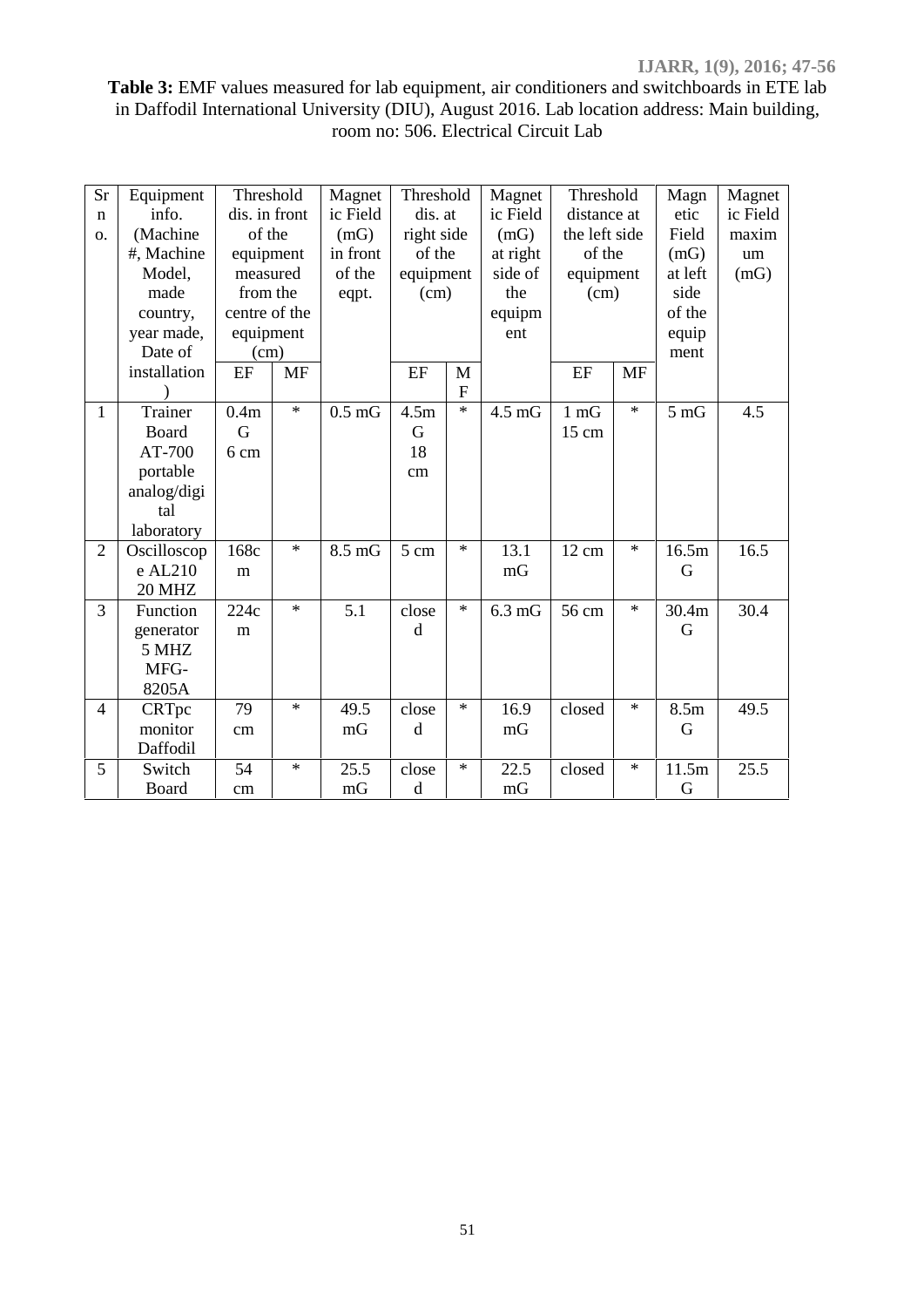## **Table 4:** EMF values measured for lab equipment, air conditioners and switchboards in ETE lab in Daffodil International University (DIU), August 2016. Lab location address: Main building, room no: 507. Communication Engineering Lab

| Ser<br>ial<br>N <sub>o</sub><br>$\ddot{\phantom{0}}$ | Equipmen<br>t info.<br>(Machine<br>$#$ ,<br>Machine  | Threshold<br>dis. in front<br>of the<br>equipment<br>measured        |           | Magnet<br>ic Field<br>(mG)<br>in front<br>of the | Threshold<br>dis. at right<br>side of the<br>equipment<br>(cm) |           | Magn<br>etic<br>Field<br>(mG)a<br>t right | Threshold<br>distance at<br>the left side<br>of the<br>equipment |           | Magnetic<br>Field<br>$(mG)$ at<br>left side<br>of the | Magneti<br>c Field<br>maximu<br>m(mG) |  |
|------------------------------------------------------|------------------------------------------------------|----------------------------------------------------------------------|-----------|--------------------------------------------------|----------------------------------------------------------------|-----------|-------------------------------------------|------------------------------------------------------------------|-----------|-------------------------------------------------------|---------------------------------------|--|
|                                                      | Model,<br>made<br>country,<br>year                   | from the<br>centre of the<br>equipment<br>(cm)                       |           | eqpt.                                            |                                                                |           | side of<br>the<br>equip<br>ment           | (cm)                                                             |           | equipme<br>nt                                         |                                       |  |
|                                                      | made,<br>Date of<br>installatio<br>n)                | $\rm EF$                                                             | <b>MF</b> |                                                  | EF                                                             | <b>MF</b> |                                           | EF                                                               | <b>MF</b> |                                                       |                                       |  |
| 1.                                                   | <b>EMONA</b><br>Telecoms<br>Trainer<br>101           | 0 <sub>cm</sub><br>(Gree<br>$\mathbf n$<br>signa<br>$\left( \right)$ | $\ast$    | $3 \text{ mG}$                                   | Close<br>$\rm d$                                               | $\ast$    | 3.6<br>mG                                 | 33<br>cm                                                         | $\ast$    | 17.9 mG                                               | 17.9 mG                               |  |
| 2.                                                   | CRT pc<br>monitor<br>Daffodil                        | 0 <sub>cm</sub><br>(Gree<br>$\mathbf n$<br>signa<br>$\left( \right)$ | $\ast$    | 15.7<br>mG                                       | closed                                                         | $\ast$    | 3.9<br>mG                                 | 7 cm                                                             | $\ast$    | $12.5 \text{ mG}$                                     | 15.7 mG                               |  |
| 3.                                                   | Microwav<br>e<br>Communi<br>cation<br>Base           | $0 \text{ cm}$<br>(Gree<br>$\mathbf n$<br>signa<br>$\left( \right)$  | $\ast$    | $6.6 \text{ mG}$                                 | closed                                                         | $\ast$    | 4.1<br>mG                                 | close<br>$\mathbf d$                                             | $\ast$    | $6.3 \text{ mG}$                                      | $6.6 \text{ mG}$                      |  |
| 4.                                                   | AC,<br>DIU/M/4 <sup>th</sup><br>$/R - 507/w -$<br>01 | 30<br>cm                                                             | $\ast$    | $10 \text{ mG}$                                  | closed                                                         | $\ast$    | 10                                        | close<br>d                                                       | $\ast$    | 12                                                    | 20                                    |  |
| 5.                                                   | Switch<br>board                                      | 75<br>cm                                                             | $\ast$    | $60 \text{ mG}$                                  | closed                                                         | $\ast$    | 30<br>mG                                  | close<br>d                                                       | $\ast$    | 25                                                    | 70                                    |  |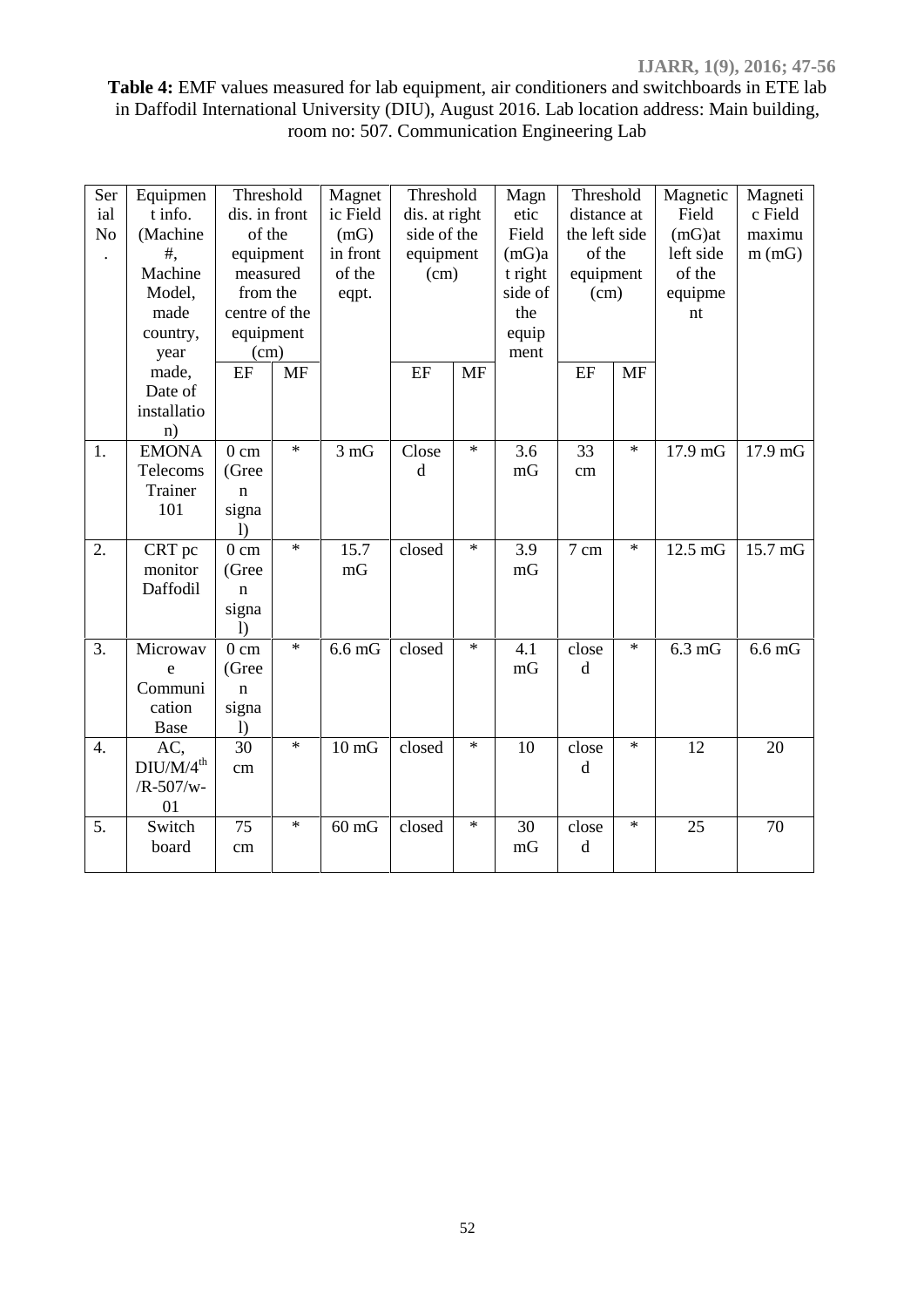#### **Table 5:** EMF values measured for lab equipment, air conditioners and switchboards in ETE lab in Daffodil International University (DIU), August 2016. Lab location address: Main building, room no: 508.DSP and Microprocessor Lab

| S<br>er<br>ia<br>$\mathbf{1}$<br>N<br>0. | Equipme<br>nt info.<br>(Machine<br>$#$ ,<br>Machine<br>Model,<br>made<br>country,<br>year<br>made, | Threshold<br>dis. in front<br>of the<br>equipment<br>measured<br>from the<br>centre of<br>the<br>equipment<br>(cm) |           | Magn<br>etic<br>Field<br>(mG)<br>in<br>front<br>of the<br>eqpt. |        | Threshold<br>dis. at right<br>side of the<br>equipment<br>(cm) |                | Threshold<br>distance at<br>the left side<br>of the<br>equipment<br>(cm) |           | Magn<br>etic<br>Field<br>(mG)<br>at left<br>side of<br>the<br>equip<br>ment | Magneti<br>c Field<br>maximu<br>$m$ (mG: |
|------------------------------------------|----------------------------------------------------------------------------------------------------|--------------------------------------------------------------------------------------------------------------------|-----------|-----------------------------------------------------------------|--------|----------------------------------------------------------------|----------------|--------------------------------------------------------------------------|-----------|-----------------------------------------------------------------------------|------------------------------------------|
|                                          | Date of<br>installati<br>on)                                                                       | EF                                                                                                                 | <b>MF</b> |                                                                 | EF     | <b>MF</b>                                                      |                | EF                                                                       | <b>MF</b> |                                                                             |                                          |
| $\mathbf{1}$                             | <b>AC</b><br>$DIU/M/4^t$<br>$h/R -$<br>508/W-<br>01<br>LG Gold                                     | 45<br>cm                                                                                                           | $\star$   | 12<br>mG                                                        | closed | $\ast$                                                         | 2.5<br>mG      | close<br>$\rm d$                                                         | $\star$   | 5.5<br>mG                                                                   | 12                                       |
| $\overline{2}$                           | CRT pc<br>monitor<br>Daffodil<br>7002FD                                                            | 33<br>cm                                                                                                           | $\star$   | 15.5m<br>G                                                      | 64 cm  | $\ast$                                                         | $5 \text{ mG}$ | 0.7 <sub>m</sub><br>G<br>39<br>$\,\rm cm$                                | $\ast$    | 6.5<br>mG                                                                   | 15.5                                     |
| 3                                        | Daffodil<br>pc<br>Model-<br><b>W901OS</b><br>I<br>Widescre<br>en<br><b>LCD</b><br>monitor          | 0 <sub>cm</sub><br>(Gree<br>$\mathbf n$<br>signa<br>1)                                                             | $\star$   | 30<br>mG                                                        | closed | $\star$                                                        | 2.4<br>mG      | close<br>$\rm d$                                                         | $\star$   | 15<br>mG                                                                    | 30                                       |
| $\overline{4}$                           | Micropro<br>cessor<br>Kit<br>Model:<br>8086                                                        | 8 cm                                                                                                               | $\ast$    | 7.5<br>mG                                                       | closed | $\star$                                                        | 7.1<br>mG      | close<br>$\rm d$                                                         | $\ast$    | 7.2<br>mG                                                                   | 7.5                                      |

#### **3.1 EMF Measurements from lab room 504**

In Table 1, experimental data of EMF values measured for lab equipment, air Conditioner and switch board were collected from the Analog Electronics Lab room 504. The "\*" sign indicates that the threshold distance was above recommended level and out of range. In all case, the threshold values of the magnetic fields showed red all through, indicating it was above recommended value and out of range. For the switchboard, the EF threshold values also were above recommended value and out of range. AC, switchboard, PC-HD and CRT monitor were tested for their Electric field and Magnetic field threshold distances as well as the magnetic field values for (i) in front of the equipment measured from the centre of the equipment (ii) at right side of the equipment and (iii) at left side of the equipment. Also, the maximum magnetic fields were measured for each equipment and electrical appliances of this lab.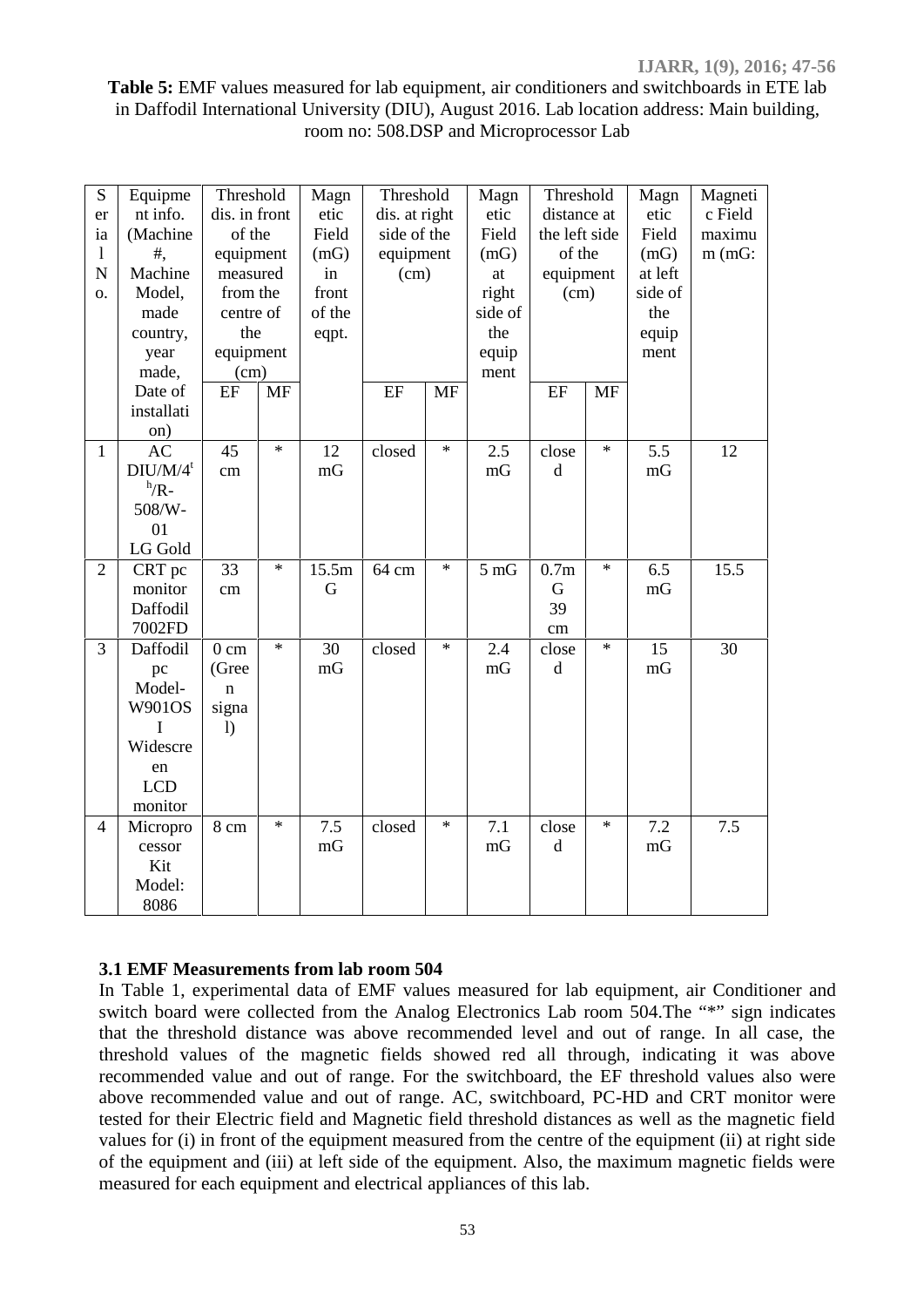#### **3.2 EMF Measurements from lab room 505**

In Table 2, experimental data of EMF values measured for lab equipment, air Conditioner and switchboard were collected from the Lab room 505. The "\*" sign indicates that the threshold distance was above recommended level and out of range. In all case, the threshold values of the magnetic fields showed red all through, indicating it was above recommended value and out of range. Except for in front of equipment in all cases, the EF threshold values on right and left sides also were above recommended value and out of range. Air conditioner (AC), switchboard, AC Function generator, Oscilloscope, Ami90 and trainer boardwere tested for their Electric field and Magnetic field threshold distances as well as the magnetic field values for (i) in front of the equipment measured from the centre of the equipment (ii) at right side of the equipment and (iii) at left side of the equipment. Also, the maximum magnetic fields were measured for each equipment and electrical appliances of this lab.

#### **3.3 EMF Measurements from equipment of room 506**

In Table 3, experimental data of EMF values measured for lab equipmentand switchboard were collected from the Lab room 506. This is a newly developed lab and so the air conditioner has not yet been setup/installed in this lab. The "\*" sign indicates that the threshold distance was above recommended level and out of range. In all cases, the threshold values of the magnetic fields showed red all through, indicating it was above recommended value and out of range. Switchboard, Function generator, Oscilloscope, personal computer (PC) and trainer board were tested for their Electric field and Magnetic field threshold distances as well as the magnetic field values for (i) in front of the equipment measured from the center of the equipment (ii) at right side of the equipment and (iii) at left side of the equipment. Also, the maximum magnetic fields were measured for each equipment and electrical appliances of this lab. For some equipment, the EF threshold values for right side and some for left side were not obtained (closed) as there were an obstacle (wall, pillar or other equipment).

#### **3.4 EMF Measurements from equipment of room 507**

In Table 3, experimental data of EMF values measured for lab equipment and switchboard were collected from the Lab room 507. This is a newly developed lab and so the air conditioner has not yet been setup/installed in this lab. The "\*" sign indicates that the threshold distance was above recommended level and out of range. In all cases, the threshold values of the magnetic fields showed red all through, indicating it was above recommended value and out of range. In all cases, the EF threshold values were green all through meaning zero distance, which was good indication. EMONA Telecoms trainer, microwave communication base and CRT PC monitor were tested for their Electric field and Magnetic field threshold distances as well as the magnetic field values for (i) in front of the equipment measured from the centre of the equipment (ii) at right side of the equipment and (iii) at left side of the equipment. Also, the maximum magnetic fields were measured for each equipment and electrical appliances of this lab. For all equipment, the EF threshold values for right side was not obtained (closed) as there were an obstacle (wall).

#### **3.5 EMF Measurements from equipment of room 508**

In Table 3, experimental data of EMF values measured for lab equipment and switchboard were collected from the Lab room 507. The "\*" sign indicates that the threshold distance was above recommended level and out of range. In all cases, the threshold values of the magnetic fields showed red all through, indicating it was above recommended value and out of range. In all cases, the EF threshold values were green all through meaning zero distance, which was good indication. Air conditioner, microprocessor kit, CRT PC monitor, LCD monitor were tested for their Electric field and Magnetic field threshold distances as well as the magnetic field values for (i) in front of the equipment measured from the center of the equipment (ii) at right side of the equipment and (iii) at left side of the equipment. Also, the maximum magnetic fields were measured for each equipment and electrical appliances of this lab. For LCD pc monitor and microprocessor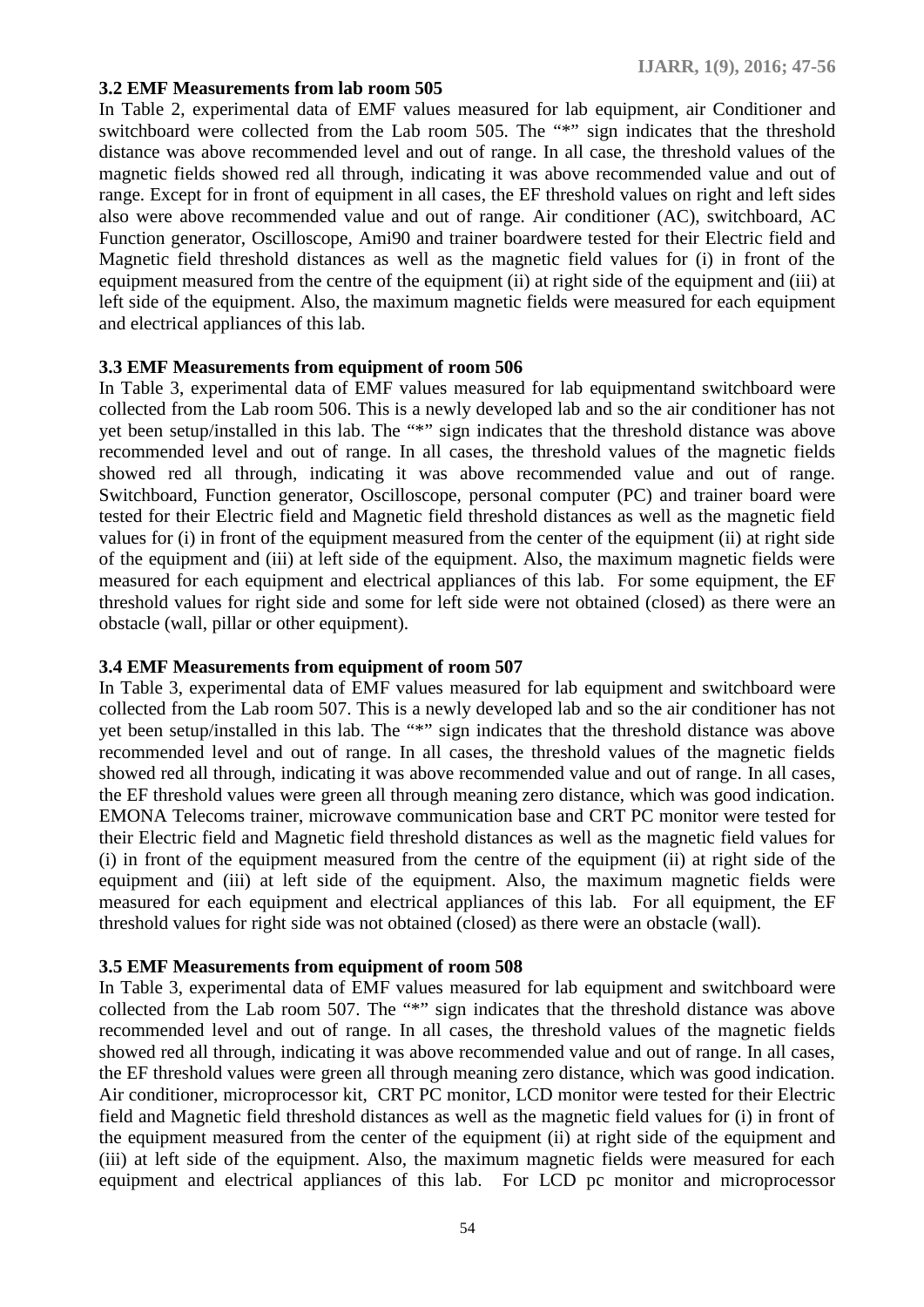kitequipment, the EF threshold values for right and left side were not obtained (closed) as there was an obstacles (wall and equipment).

### **4. DISCUSSIONS**

It was found from the results that the magnetic field values are much higher than the threshold level. Because of the nature of the wiring both in the ceiling and floor, all the rooms had higher magnetic field than threshold value. Students work on an average of 3-4 hours a day in those labs. We have in mind to include labs and classrooms from other departments of Daffodil International University for the study to continue.

There has been an increase of use of the air conditioners in Bangladesh for the last few years in various offices and organizations to increase the working efficiency of the employees. For this reason, the load shedding of electricity has increased tremendously for the last few years due to excessive air conditioner used in offices, organizations and private homes for comfort living.

#### **5. CONCLUSION**

From the above classroom and substation, generator results, it has been found that in most cases the magnetic field has crossed threshold value. The electric field also has a higher threshold value in some of the equipment. Also, the magnetic field maximum exposure was nearly 50 mG in one case. Wiring must be done according to the building code 2012. As the locations of air conditioners were on the wall near to the roof, therefore because of this height (distance) students they do not possess that much hazards as it should be. It is hoped that this survey will be helpful as a preventive health measure for students and employees of Daffodil International University.

#### **REFERENCES**

[1] Wertheimer N., Leeper, ED. Electrical wiring configurations and childhood cancer. *American journal of Epidemiology*1979; **109**, 273-284.

[2] Milham, S. Mortality from leukaemia in workers exposed to electrical and magnetic fields. *New English J Med. 1982;* **307**, 249.

[3] Repacholi, H. An Overview of WHO's EMF Project and the Health Effects of EMF Exposure. *Proceedings of the International Conference on Non-Ionizing Radiation at UNITEN (ICNIR 2003), Electromagnetic Fields and Our Health*.2003;1-13.

[4]Nordenson, I., Mild, K. H., Andersson, G. Sandström, M. Chromosomal aberrations in human amniotic cells after intermittent exposure to fifty hertz magnetic fields. *Bioelectromagnetics.* 1994;15, 293–301, 1994.

[5]Quamruzzaman, M., Haque, M.Epidemiological Survey of People Working in EMF Field Exposed to High Frequency. *Proceedings of the Global Engineering, Science and Technology Conference* 2012, 28-29 December, Dhaka, Bangladesh.

[6] Haque, M., Quamruzzaman, M. Epidemiological survey on effect of EMF emitted by photocopy machines generally used in Dhaka city Bangladesh. *IJRET: International Journal of Research in Engineering and Technology.* 2015; 4(4): 92-100.

[7]Haque,M., Quamruzzaman, M. Survey of EMF emitted by Lab equipment in various labs of Southeast University in Bangladesh for possible preventive health hazards. *IFRSA International Journal of Electronics Circuits and Systems.*2015; 4(1): 26-32.

[8] Quamruzzaman, M. Haque, M*.,* Ahmed, F., Zaman, M.S.Effects of electromagnetic fields (EMF) near high voltage transmission line: a case study.*Bangladesh Journal of Medical Physics.2014;* 7(1): 66-68.

[9]Quamruzzaman, M. Haque, M*.,* Non Ionizing Radiation (NIR), its harmful effects especially from Mobile/Cell Phone and Towers. *Southeast University Journal of Science and Engineering*. 2014; 8(1).